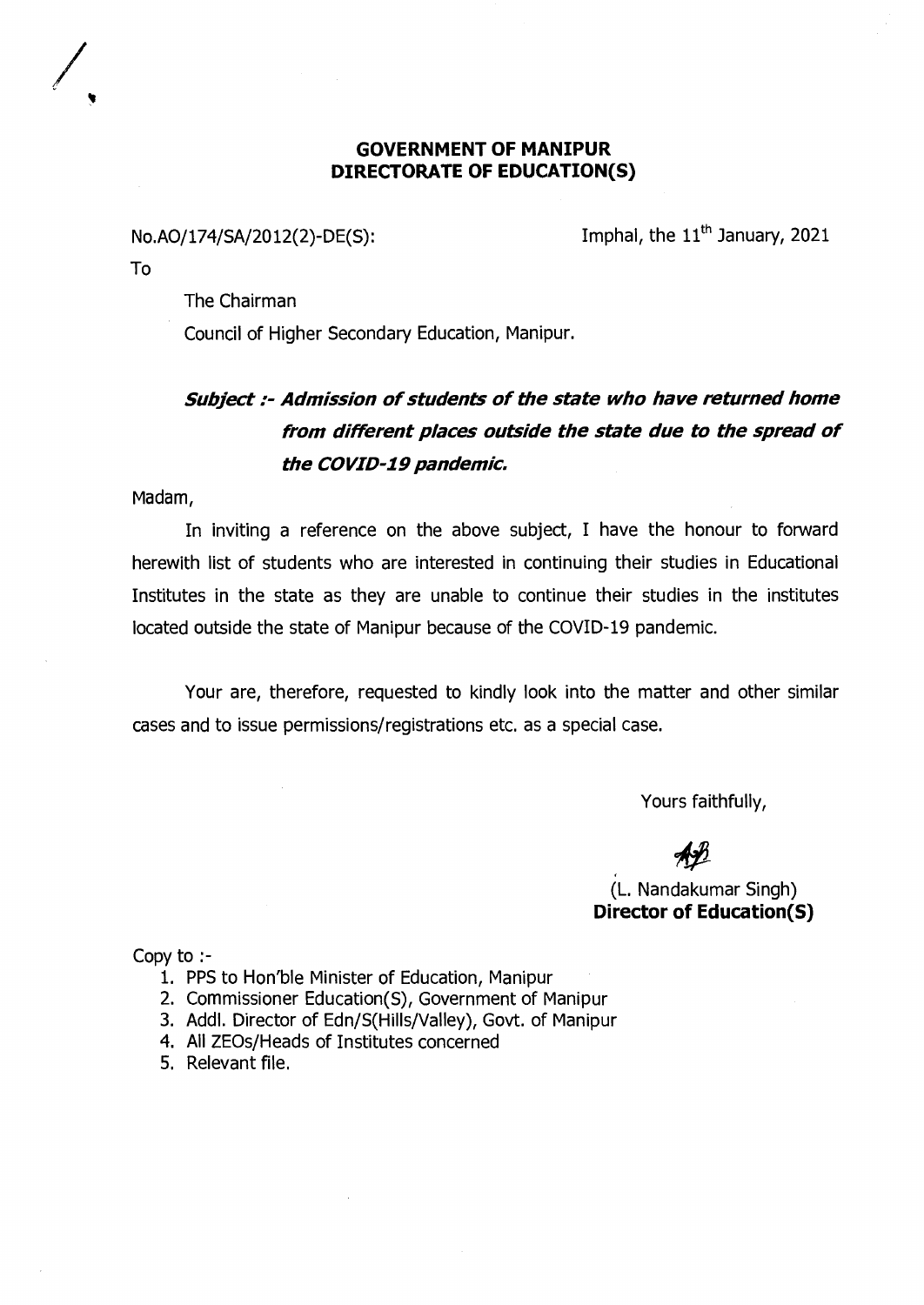## **GOVERNMENT OF MANIPUR DIRECTORATE OF EDUCATION(S)**

No.AO/174/SA/2012(2)-DE(S): Imphal, the  $11<sup>th</sup>$  January, 2021

To

The Chairman Board of Secondary Education, Manipur

## **Subject :- Admission of students of the state who have returned home from different places outside the state due to the spread of the COVID-19 pandemic.**

Madam,

In inviting a reference on the above subject, I have the honour to forward herewith list of students who are interested in continuing their studies in Educational Institutes in the state as they are unable to continue their studies in the institutes located outside the state of Manipur because of the COVID-19 pandemic.

Your are, therefore, requested to kindly look into the matter and other similar cases and to issue permissions/registrations etc. as a special case.

Yours faithfully,

(L. Nandakumar Singh) **Director of Education(S)** 

Copy to:-

- 1. PPS to Hon'ble Minister of Education, Manipur
- 2. Commissioner Education(S), Government of Manipur
- 3. Addl. Director of Edn/S(Hills/Valley), Govt. of Manipur
- 4. All ZEOs/Heads of Institutes concerned
- 5. Relevant file.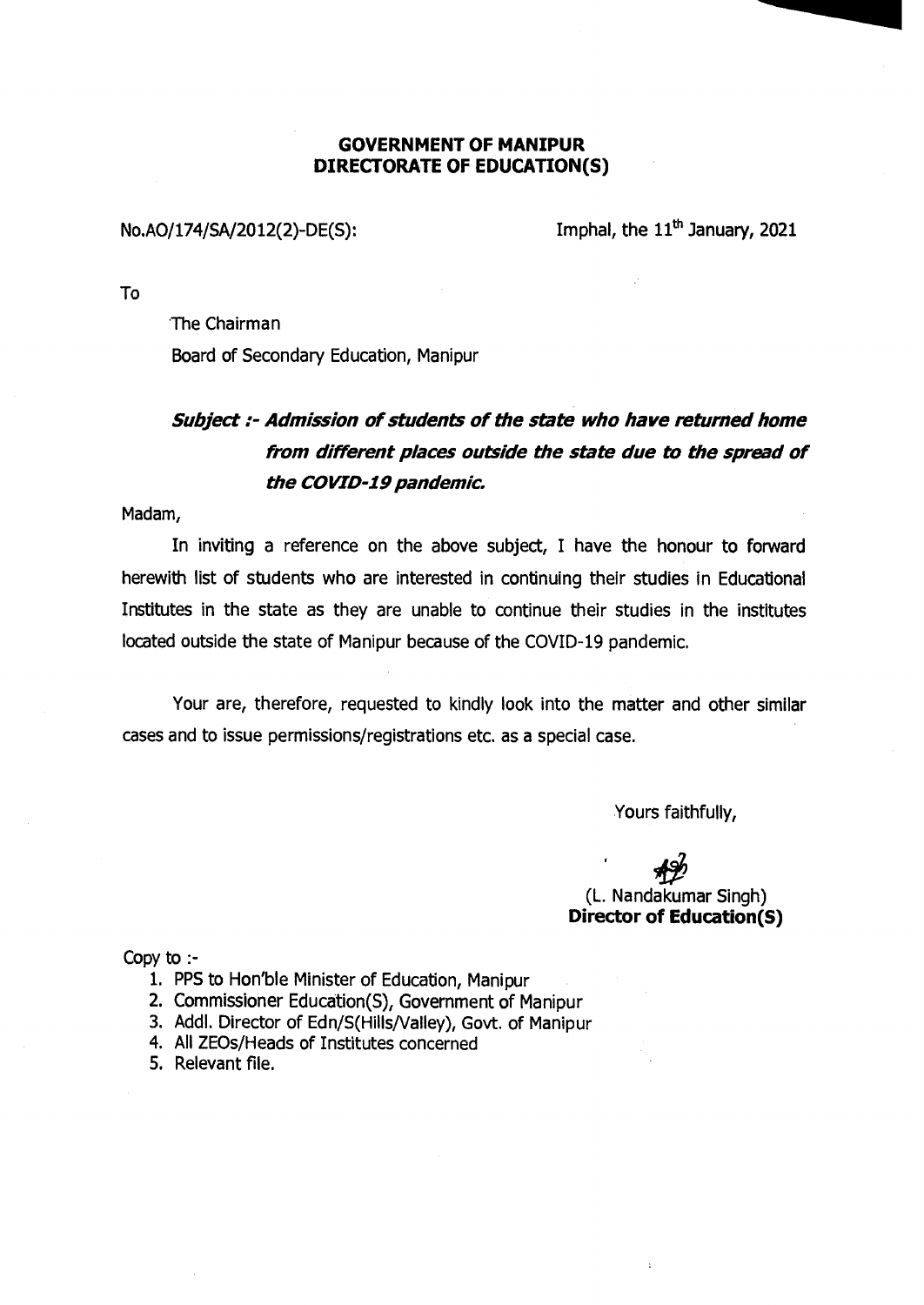| SI.<br>No.     | Name                      | <b>Address</b>              | <b>Father'S Name</b> | Contact    | <b>Institute</b>                                      | <b>Address</b> | <b>Board</b>       | <b>Class</b><br>studied | <b>Subjects</b>                                                          | Last exam<br>passed | Admission<br>sought in | <b>Preferred institute</b>                                                   |
|----------------|---------------------------|-----------------------------|----------------------|------------|-------------------------------------------------------|----------------|--------------------|-------------------------|--------------------------------------------------------------------------|---------------------|------------------------|------------------------------------------------------------------------------|
| $\mathbf{1}$   | Kangujam Nelson Mangam    | Bashikhong                  | K. Shamke            | 9436036175 | Shri Chaitanya Jr.<br>College                         | Hyderabad      | Telangana<br>Board | XI                      | Eng, Sanskrit, Maths Physics,<br>Chemistry                               | XI                  | XII                    | Extra Edge School,<br>Harvard,<br><b>UNACO</b>                               |
| $\overline{2}$ | Keithellakpam Arbin Singh | Soibam Leikai               | K. Ranjit Singh      | 8700611255 | Shri Chaitanya Jr.<br>College                         | Hyderabad      | Telangana<br>Board | XI                      | Eng, Sanskrit, Maths Physics,<br>Chemistry                               | <b>XI</b>           | XII                    | Extra Edge School,<br>Harvard,<br><b>UNACO</b>                               |
| 3              | Rasmia Laishangbam        | Singjamei                   | Baleshwor Singh      | 7259472127 | Narayana English<br>Medium School                     | Vijayawada     | <b>CBSE</b>        | IX                      | Science, English, Mathematics,<br>Social Science, Hindi                  | IX.                 | x                      | Tiny Tot's Unique School<br>Nirmalabas H/S<br>Litle Flower H/S               |
| 4              | Lhingnunnem Singsit       | Kangpokpi                   | Thanglenmang Singsit |            | 8974718056 Mt. Oliver Sr. Sec.                        | New Delhi      | <b>CBSE</b>        | XI                      | Eng, History, Pol. Sc.,<br>Economics, Physical Edn                       | XI                  | XII                    | Maria Montessori School<br>Mt. Everest College, Spt<br>MBC Hr. Sec. KPI      |
| 5              | Khumukcham Yaiphabi Devi  | Singjamei                   | Dr. Kh. Imocha Singh | 9856177338 | Lalaji Memorial<br>Omega International                | Chennai        | <b>CBSE</b>        | X                       | Eng, Mathematics, Science,<br>Social Sc., Hindi, IT                      | $\pmb{\times}$      | XI(Arts)               | T.G. Hr. Sec. School                                                         |
| 6              | Neervash Thokchom         | Kwakeithel                  | Th. Imobi Singh      | 985613753  | Shri Viswasanthi<br>Educational                       | Andhra Pradesh | <b>CBSE</b>        | IX                      | Mathematics, Social Sc.,<br>Science, English                             | IX                  | X                      | Kanan Devi Memorial School                                                   |
| 7              | Shalaikanba Khomdram      | Singjamei                   | Kh. Cha Dinachandra  | 9856476043 | Shri Viswasanthi<br>Educational                       | Andhra Pradesh | <b>CBSE</b>        | IX.                     | Mathematics, Social Sc.,<br>Science, English                             | IX                  | x                      | Kanan Devi Memorial School                                                   |
| 8              | Thoisana Thongbram        | iThoubal                    | Th. Priyokumar Singh | 8974431828 | Happy Valley School                                   | Andhra Pradesh | <b>CBSE</b>        | XI                      | Biology, Physics, Chemistry,<br>Eng, Computer                            | XI                  | XII                    | Khangabok Hr. Sec. School                                                    |
| 9              | Sushma Wangkhem           | Thoubal                     | W. Mahen Singh       | 9856652107 | Happy Valley School                                   | Andhra Pradesh | <b>CBSE</b>        | XI                      | Biology, Physics, Chemistry,<br>Eng, Computer                            | XI                  | XII                    | Khangabok Hr. Sec. School                                                    |
| 10             | Victoria Athokpam         | lThoubal                    | A. Tomba Singh       | 9862404220 | Happy Valley School                                   | Andhra Pradesh | <b>CBSE</b>        | XI                      | Biology, Physics, Chemistry,<br>Eng, Computer                            | XI                  | XII                    | Khangabok Hr. Sec. School                                                    |
| 11             | Sanasam Sunila Devi       | Thoubal                     | S. Menjor Singh      | 7005098900 | Happy Valley School                                   | Andhra Pradesh | CBSE               | XI                      | Biology, Physics, Chemistry,<br>Eng, Computer                            | XI                  | XII                    | Khangabok Hr. Sec. School                                                    |
| 12             | Bernoulli Thongam         | Kwakeithel                  | Th. Ebomcha Singh    | 883735255  | Shree Swaminarayan<br>Gurukul International<br>School | Hyderabad      | <b>CBSE</b>        | IX                      | Social Studies, Science,<br>Mathematics, Hindi, Eng,<br>Sanskrit         | IX                  | x                      | <b>UNACO</b><br>Shishu Nistha Niketan<br>Zenith Academy                      |
| 13             | Phajayai Sorokhaibam      | l Yaiskul                   | S. Gautam Singh      | 9402044081 | Kaziranga English<br>Academy                          | Guwahati       | <b>CBSE</b>        | VIII                    | English, Mathematics, Science,<br>Social Science, Hindi, Computer        | VIII                | IX                     | Shishu Nisgtha Niketan<br>Mega Manipur School<br>Areca School                |
| 14             | Kimhoiting Misao          | Takyel Khongbal Asong Misao |                      | 8474839863 | Gurukul Grammar<br>Senior Secondary<br>School         | Guwahati       | <b>CBSE</b>        | XI                      | Biology, Chemistry, Physics,<br>Mathematics, English                     | XI                  | XII                    | Maria Montessori School<br>Manipur Public School<br>Shishu Nistha Niketan    |
| 15             | Tilokchand Wahengbam      | Sagolband                   | W. Jugeshmangi Singh | 9774938804 | Delhi Public Schiil                                   | Faridabad      | <b>CBSE</b>        | VIII                    | English, Mathematics,<br>Manipuri, Social Studies,<br>Science, Hindi     | VII                 | VIII                   | Maria Montessori School<br>UNACO School<br>KV, Langjing                      |
| 16             | Heisnam Yoiheiba          | Singjamei                   | H. Surjit Singh      | 8787552742 | /ivekananda Vidya<br>Kala Ashram                      | Tamilnadu      | <b>CBSE</b>        | IX                      | Social Studies, English, Science,<br>Mathematics, Hindi, IT              | IX.                 | $\pmb{\chi}$           | ĸ٧<br>Manipur Public School<br>Alpha BCI Memorial Academy                    |
| 17             | Tejas Pebam               | Pishumthong                 | P. Brajamohon        | 7005773116 | Chirugurupati Shri<br>Krishnaveni Talent<br>School    | Vijayawada     | <b>CBSE</b>        | VIII                    | English, Hindi, Sanskrit, Sience,<br>Social Science, Mathematics         | VIII                | IX                     | <b>UNACO School</b><br>Maria Montessori School<br>Trinity Public School      |
| 18             | lVarethan Vashum          | Jessa mi                    | Yaomatai Vashum      | 7629075756 | Dehli Public School                                   | Guwahati       | <b>CBSE</b>        | XI.                     | English, Political Science,<br>Sociology, History, Physical<br>Education | XI                  | XII                    | Little Angel English Hr. Sec.<br>Ukhrul<br>Assam Rifles Hr. 5ec. School, Ukl |

 $\hat{\mathbf{G}}$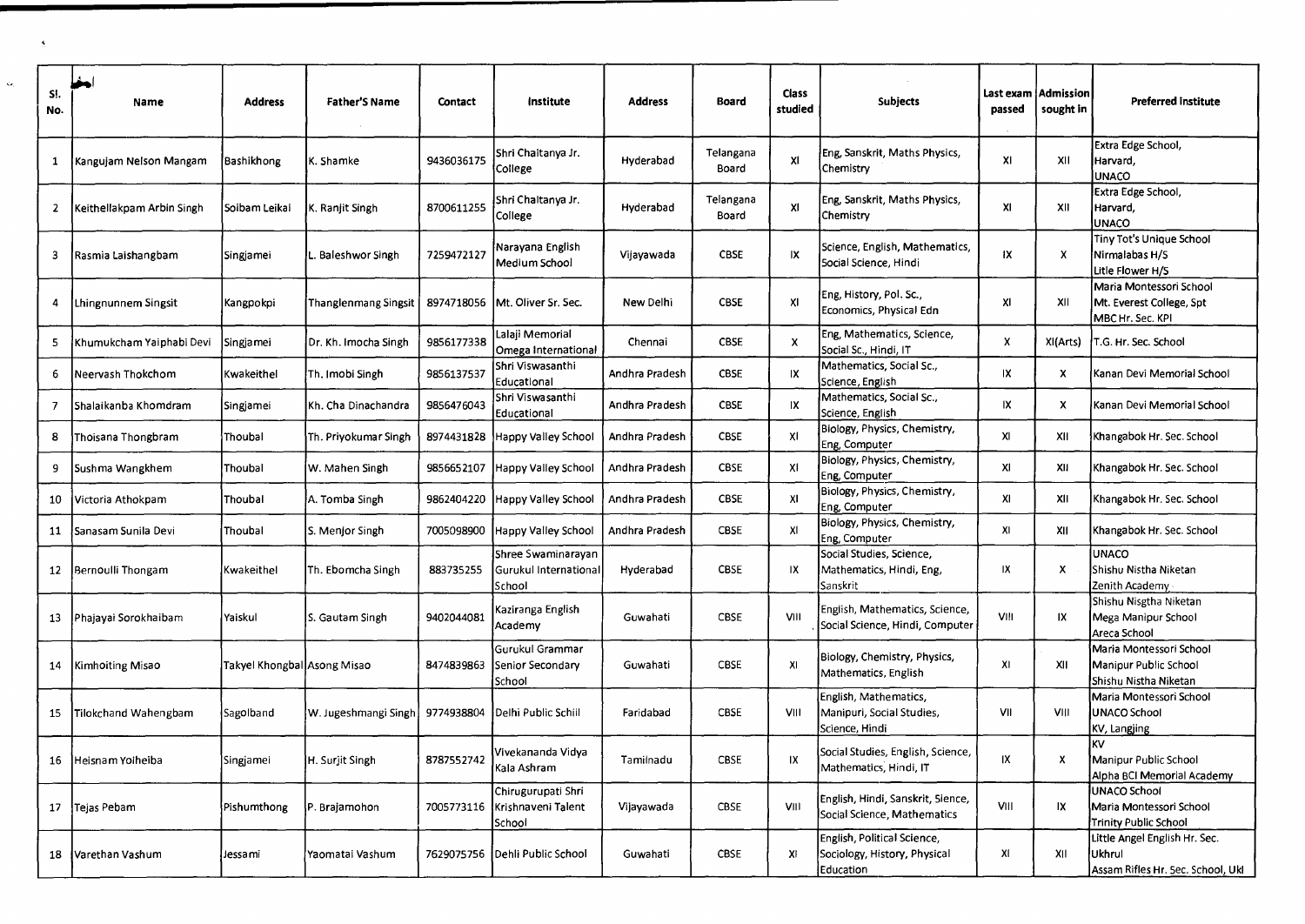| 19 | Athokpam Perveenchandra          | Khurai Kongpal                | A. Dhanachandra<br>Singh                        | 6009156421 | Vivekananda<br>Vidyalaya Kala                                  | Chennai                  | <b>CBSE</b>                                            | X1             | Physics, Chemistry, Biology,<br>Mathematics, English                                                                | XI                      | XII                       | Manipur Public School                                                                                  |
|----|----------------------------------|-------------------------------|-------------------------------------------------|------------|----------------------------------------------------------------|--------------------------|--------------------------------------------------------|----------------|---------------------------------------------------------------------------------------------------------------------|-------------------------|---------------------------|--------------------------------------------------------------------------------------------------------|
| 20 | Micheal Nandeibam                | Nambol                        | N. Arunjit Singh                                | 8974464011 | St. Anthony Hr. Sec.<br>School                                 | Shillong                 | Meghalaya<br>Board of<br>School                        | M.             | English, Science, Mathematics,<br>Hindi, Social Science, GK,<br><b>Health Education</b>                             | Ń.                      | VII                       | St. Joseph School<br>UNACO School<br>Slopeland Public School                                           |
| 22 | Maniratan Mayengbam              | Singjamei                     | M. Bobo Singh                                   | 8486264679 | Don Bosco School                                               | Guwahati                 | Secondary<br>School Board<br>of Assam                  | IX             | Moral Science, English, Alt.<br>English, Mathematics, Gen<br>Science, Social Science,<br><b>Advance Mathematics</b> | VIII                    | 1X                        | Catholic School, Canchipur<br>St. Joseph School, Sangaiprou<br>Universal Student Academy,<br>Sinhjamei |
| 23 | Jestina Mayengbam                | <b>Singjamei</b>              | M. Subhas Singh                                 | 8486264679 | Don Bosco School                                               | Guwahati                 | Secondary<br>School Board<br>of Assam                  | IX             | Moral Science, English, Alt.<br>English, Mathematics, Gen<br>Science, Social Science,<br>Computer                   | VIII                    | IX.                       | Catholic School, Canchipur<br>Little Flower School<br>Universal Students Academy                       |
| 24 | ungthuilu Panmei                 | Senapati                      | Daniel Panmei                                   | 7005726537 | Raymond Memorial<br>Hr. Sec. School                            | Falakata, West<br>Bengal | <b>ISCE</b>                                            | x <sub>l</sub> | Moral, English Language,<br>English Literature, EVS, History,<br>Geography, Pol. Sc. Physical                       | XI                      | XII                       | Ibotonsana Girls Hr. Sec. School                                                                       |
| 25 | Alexander Khundongbam            | Awang<br>Potshangbam          | Kh. Rajendro                                    | 9612559031 | 5t. Hopkins College                                            | Bangalore                | Bangalore<br>University                                | XII            | Accountancy, Business Studies,<br>English, Computer, Economics,<br>Hindi                                            | XI                      | XII                       | Sangai Hr. Sec. School<br>Johnstone Hr. Sec. School<br>Imphal Public School                            |
| 26 | Luching Maisnam                  | Nambol                        | M. Goutam                                       | 700526447  | Narayana E-Techno<br>School                                    | Telangana                | <b>State Council</b><br>of Educational<br>Research and | IX.            | English, Science, Maths, Hindi,<br>Social Science, Telegu                                                           | FA4, 2020               | X                         | Heritage Convent                                                                                       |
| 27 | Paikhomba Laithangbam            | Kwakeithel                    | İSamananda L.                                   | 8837000108 | Faculty Hr. Secondary<br>School                                | Guwahati                 | CBSE                                                   | IX.            | Mathematics, Science, Social<br>Science, Hindi, Computer,<br>English                                                | IX                      | x                         | Shishu Nistha Niketan<br>Maria Montessori School<br>Mega Manipur 5chool                                |
| 28 | Laishram Daina Devi              | Bazar                         | Ningthoukhong L. Krishnachandra<br><b>Singh</b> | 9986634470 | St. Don Boscc's<br><b>English Primary &amp;</b><br>High School | Bangalore                | State Board of<br>Karnataka                            | VIII           | English, Kanada, Hindi,<br>Mathematics, Science, Social<br>Science                                                  | VIII                    | IX                        | Pemton Devi English School<br>Ningthoukhong                                                            |
| 29 | Shamurailatpam Rebando<br>Sharma | Nambol                        | Sh. Brajamani Sharma                            | 9863098095 | Shri Hanuman<br>Sanskrit<br>Mahavidyalaya                      | New Delhi                | Rastriya<br>Sanskrit<br>Sansthan                       | XI             | Arts                                                                                                                | xI                      | XII                       | Johnstone Hr. Sec. School<br>Model Hr. Sec. School<br>Imphal Valley                                    |
| 30 | lBame Chandam                    | Khurai Puthiba                | Ch. Bipin Chandra                               | 9436036165 | The Jain<br>International School                               | Hyderabad                | <b>CBSE</b>                                            | XII            | English Core, Mathematics,<br>Physics, Chemistry, Informatics<br>Practices                                          | XI                      | XII                       | <b>UNACO</b><br>Herberth School<br>C.C. Hr. Sec. School                                                |
| 31 | Abujam Reegan Meetei             | New Checkon                   | A. Somoriit Meetei                              | 9862488125 | <b>Brookside Adventist</b><br>Hr. Sec. School                  | Shillong                 | Meghalaya<br>Board of<br>School                        | X.             | Mathematics, English, Science,<br>Social Science, Alt. English,<br>Health, EV5                                      | $\mathsf{I} \mathsf{X}$ | X                         | No school list                                                                                         |
| 32 | Oinam Binarani Devi              | Yumnam<br>Khunou              | O. Bhumen Singh                                 | 9612344472 | <b>JSS High School</b><br>Sutturu                              | Mysuru                   | Karnataka<br>Board                                     | IX             | English, Science, Mathematics,<br>Social Science, Home Science                                                      | IX                      | $\boldsymbol{\mathsf{x}}$ | Oinam Govt. Girls H/S<br>Keinou Boys H/S                                                               |
| 33 | Heikrujam Lankhomba              | Laphupat Tera   H. Hemchandra |                                                 | 8787825064 | Saraswathy<br>Vidyaniketan Central<br>School                   | Kerala                   | CBSE                                                   | IX             | Science, Social Science,<br>Mathematics, English, Sanskrit,<br>Computer                                             | IX                      | $\boldsymbol{\mathsf{x}}$ | Slopeland Public School<br>Rusa Academy                                                                |
| 34 | Thomas Seiminlun                 |                               | Churachandpur   Jangkholien Touthang            | $\cdots$   | <b>Graceland Adventist</b><br>School                           | Mizoram                  | Mizoram<br>Board                                       | IX             | English, Mizo, Mathematics,<br>Science, Moral Education                                                             | VIII                    | IX                        | Bethany Christian Hr. Sec. School                                                                      |
| 35 | Lamabam Menaka Devi              | Ngaikhong<br>Khullen          | Kunjamohol Singh                                | 6009447463 | Teresian Pre-<br>University College                            | Mysuru                   | Karnataka<br>Board                                     | XI             | Economics, Business Studies,<br>Accountancy, Computer<br>Science, English, Hindi                                    | XI                      | XII                       | T.G. Hr. 5ec. School                                                                                   |
| 36 | Phoebe Newme                     | Tousem                        | (L) Kolung Newme                                |            | 5t. George Anglo<br>Indian Hr. Sec. School                     | Chennai                  | State Board of<br>School<br>Examinations               | XI             | Economics, Commerce,<br>Accountancy, Busines<br><b>Mathematics &amp; Statistics</b>                                 | XI                      | XII                       | .                                                                                                      |

 $\ddot{\bullet}$